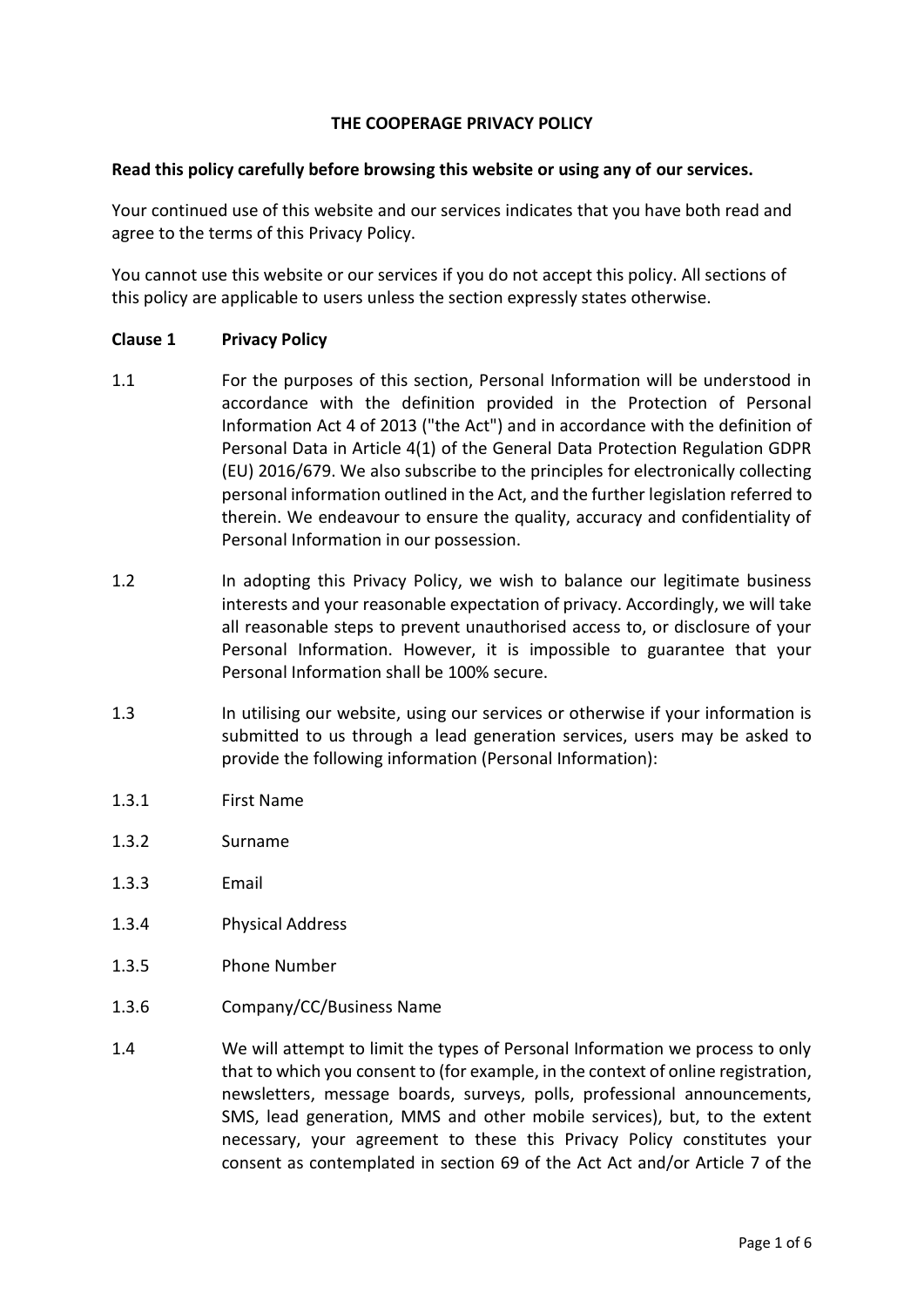GDPR (whichever is applicable). Where necessary, we will seek to obtain your specific consent in future instances should we deem same required by law and where your consent herein might not be lawfully sufficient.

- 1.5 We will not collect, use or disclose sensitive information (such as information about racial or ethnic origins or political or religious beliefs, where relevant) except with your specific consent or in the circumstances permitted by law.
- 1.6 By agreeing to the terms contained in this Privacy Policy, you consent to the use of your Personal Information in relation to:
- 1.6.1 The provision and performance of our services to you
- 1.6.2 Informing you of changes made to our Website
- 1.6.3 The provision of marketing related services to you by us
- 1.6.4 Responding to any queries or requests you may have
- 1.6.5 Understanding general user trends and patterns
- 1.7 Although absolute security cannot be guaranteed on the internet, we have in place up-to-date, reasonable technical and organisational security measures to protect your Personal Information against accidental or intentional manipulation, loss, misuse, destruction or against unauthorised disclosure or access to the information we process online.
- 1.8 While we cannot ensure or warrant the security of any Personal Information you provide us, we will continue to maintain and improve these security measures over time in line with legal and technological developments.
- 1.9 We store your Personal Information directly, or alternatively, store your Personal Information on, and transfer your Personal Information to, a central database. If the location of the central database is located in a country that does not have substantially similar laws which provide for the protection of Personal Information, we will take the necessary steps to ensure that your Personal Information is adequately protected in that jurisdiction by means of ensuring that standard data protection clauses are enforced as envisaged by the GDPR.
- 1.10 Your information will not be stored for longer than is necessary for the purposes described in this Privacy Policy or as required by applicable legislation.
- 1.11 The Personal Information we collect from users shall only be accessed by our employees, representatives and consultants on a need-to-know basis, and subject to reasonable confidentiality obligations binding such persons.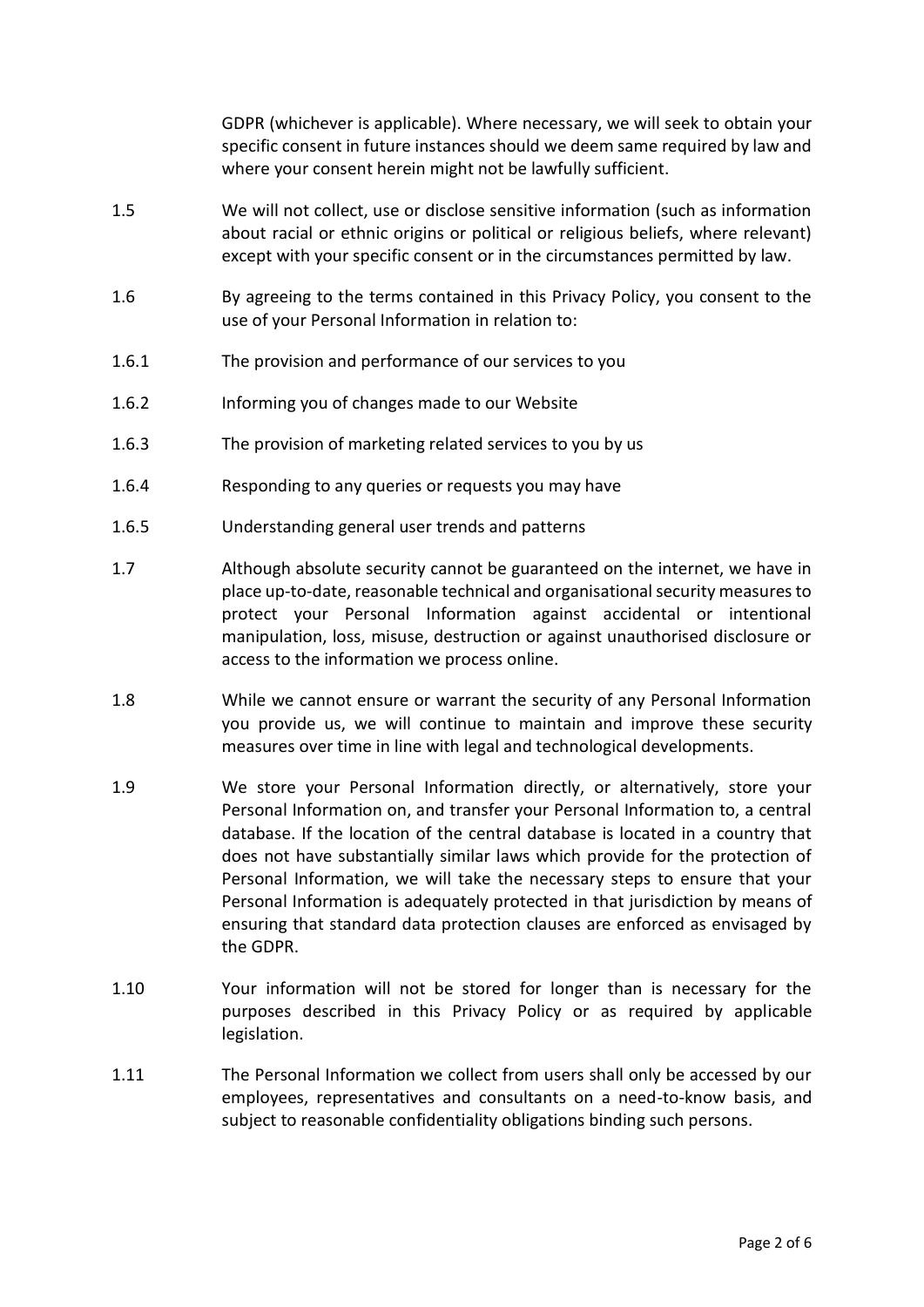- 1.12 We shall have the right, but shall not be obliged, to monitor or examine any information and materials including any website link that you publish or submit to us for publishing on the Site. You shall be solely responsible for the contents of all material published by yourself.
- 1.13 We constantly review our systems and data to ensure the best possible service to our users. We do not accept any users, or representatives of users, under 18 years of age or who otherwise does not have the relevant capacity to be bound by this Privacy Policy.
- 1.14 We will not sell, share, or rent your Personal Information to any third party or use your e-mail address for unsolicited mail. Any emails sent by us will only be in connection with the provision of our services and/or the marketing thereof.

## **Clause 2 Your Rights**

- 2.1 A user has the right:
- 2.1.1 of access to their Personal Information stored and processed by us. This may be done by emailing us at the address referred to in clause [7.5.3](#page-5-0) below;
- 2.1.2 to rectification of Personal Information that we hold on a user's behalf, in instances where such Personal Information is incorrect or incomplete;
- 2.1.3 of erasure of Personal Information ("right to be forgotten") if such information is no longer needed for the original processing purpose, alternatively if a user withdraws their consent and there is no other reason or justification to retain such Personal Information, further alternatively, if a user has objected to such Personal Information being processed and there is no justified reason for the processing of such Personal Information;
- 2.1.4 to restrict/suspend processing of Personal Information to only that which is strictly necessary for us to perform our services to you;
- 2.1.5 if we breach any of the terms of this Privacy Policy, to complain to the requisite data protection authority in their territory;
- 2.1.6 to withdraw their consent at any time, if processing of Personal Information is based on consent;
- 2.1.7 to object to processing of Personal Information, if such processing is based on legitimate interests; and
- 2.1.8 to object to the processing of Personal Information for direct marketing purposes.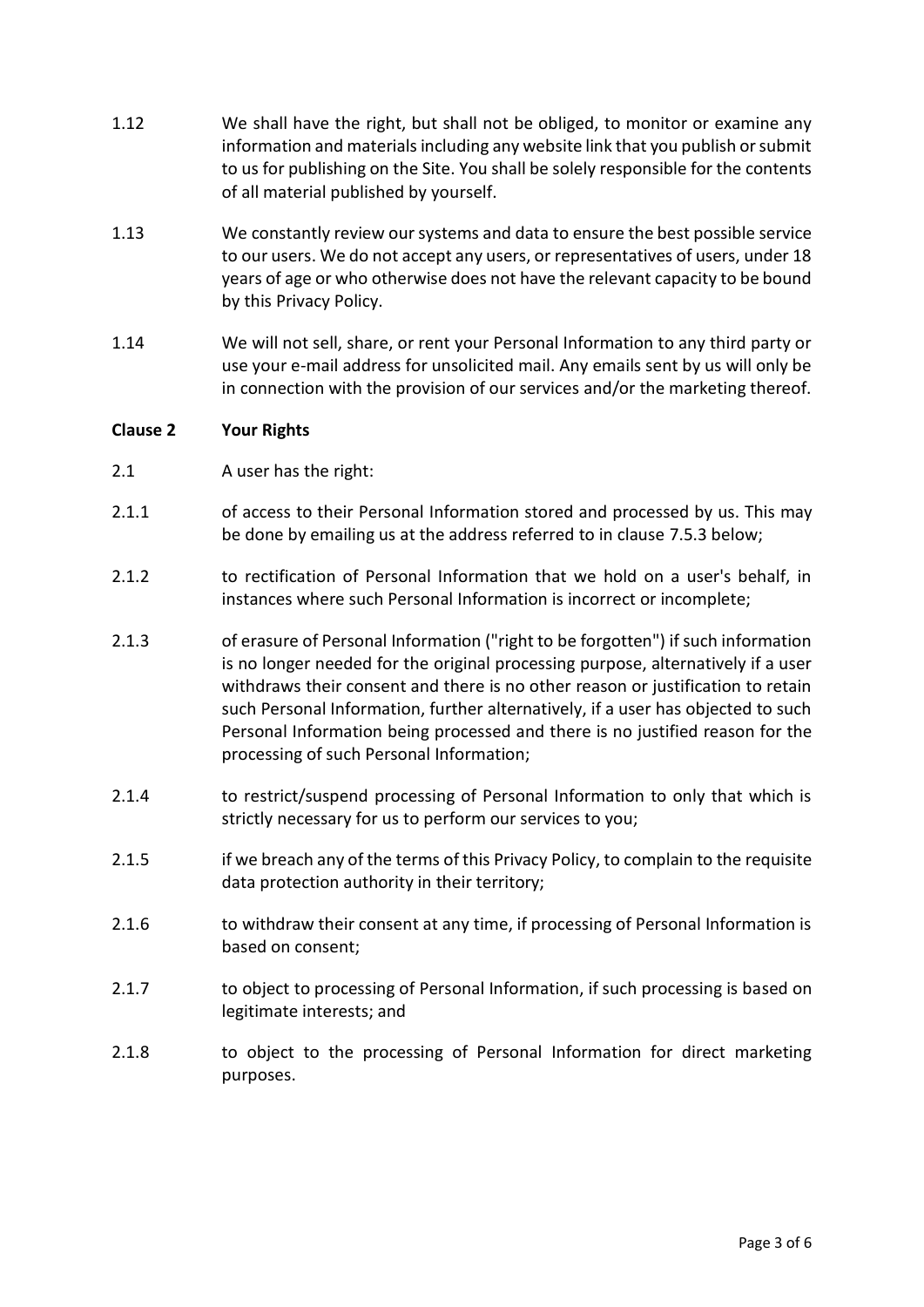# **Clause 3 Disclosure of Personal Information**

- 3.1 We may disclose your Personal Information to the following persons for the purposes of our rendering our services to you, and for those reasons recorded in clause 1.6 above:
- 3.1.1 Affiliated Companies
- 3.2 If our services are provided in conjunction with, or by involvement of third parties, such third parties may need to have your Personal Information in order to fulfil your request.

## **Clause 4 Log Files**

4.1 When you visit the website, even if you do not create an account, we may collect information, such as your IP address, the name of your ISP (Internet Service Provider), your browser, the website from which you visit us, the pages on our website that you visit and in what sequence, the date and length of your visit, and other information concerning your computer's operating system, language settings, and broad demographic information. This information is aggregated and anonymous data and does not identify you specifically. However, you acknowledge that this data may be able to be used to identify you if it is aggregated with other Personal Information that you supply to us. This information is not shared with third parties and is used only within the company on a need-to-know basis. Any individually identifiable information related to this data will never be used in any way different to that stated above, without your explicit permission.

## **Clause 5 Cookies**

- 5.1 We use cookies. A cookie is a small piece of information stored on your computer or smart phone by the web browser. The two types of cookies used on the Website are described below:
- 5.1.1 "Session cookies": These are used to maintain a so-called 'session state' and only lasts for the duration of your use of the Website. A session cookie expires when you close your browser, or if you have not visited the server for a certain period of time. Session cookies are required for the Platform to function optimally, but are not used in any way to identify you personally.
- 5.1.2 "Permanent cookies": These cookies permanently store a unique code on your computer or smart device hard drive in order to identify you as an individual user. No Personal Information is stored in permanent cookies. You can view permanent cookies by looking in the cookies directory of your browser installation. These permanent cookies are not required for the website to work, but may enhance your browsing experience.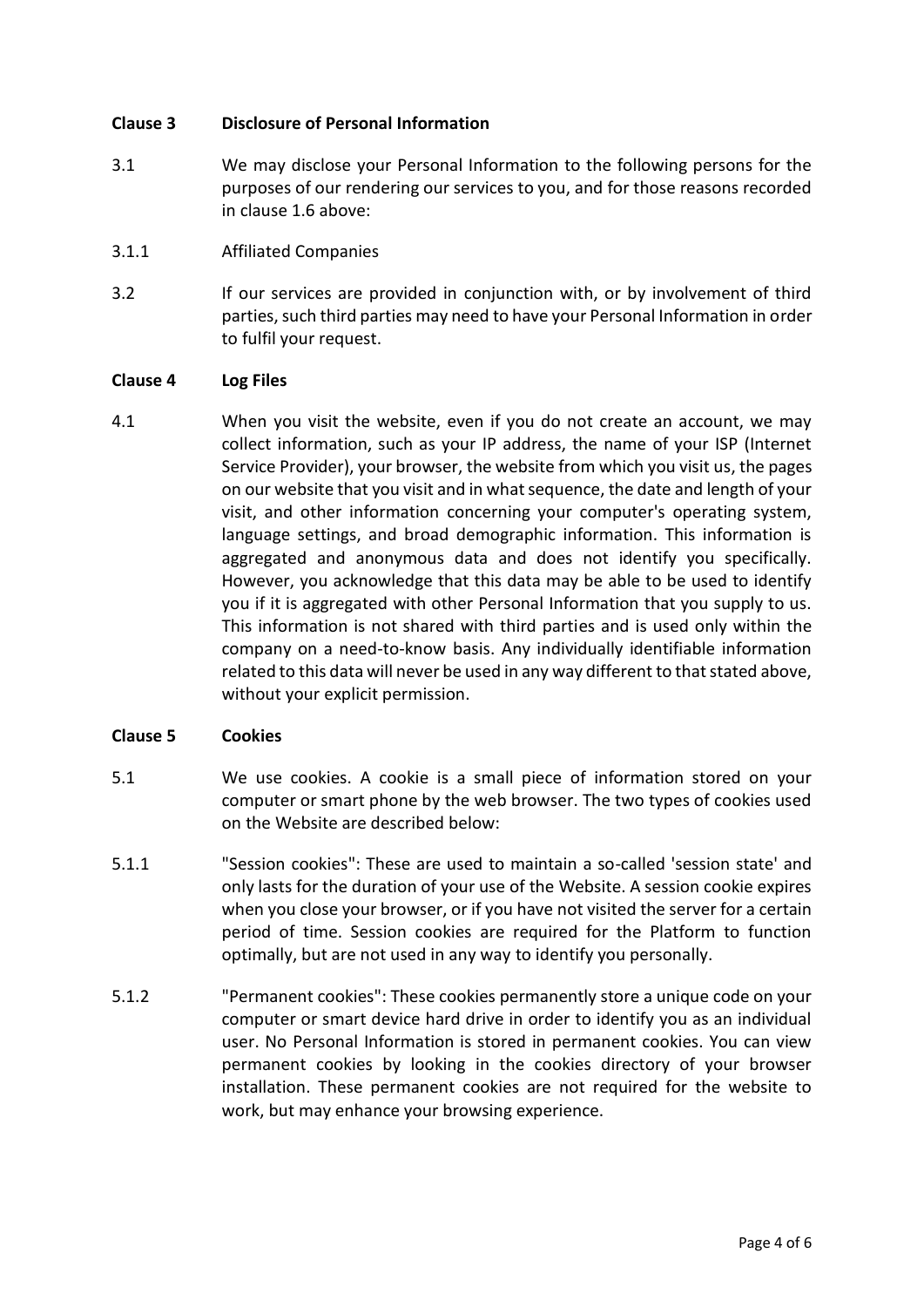#### **Clause 6 Links from the website**

- 6.1 The services available through the Website, may contain links to other third party websites, including (without limitation) social media platforms, payment gateways, appointment scheduling and/or live chat platforms ("Third Party Websites"). If you select a link to any Third Party Website, you may be subject to such Third Party Website's terms and conditions and/or other policies, which are not under our control, nor are we responsible therefore.
- 6.2 Hyperlinks to Third Party Websites are provided "as is", and we do not necessarily agree with, edit or sponsor the content on Third Party Websites.
- 6.3 We do not monitor or review the content of any Third Party Website. Opinions expressed or material appearing on such websites are not necessarily shared or endorsed by us and we should not be regarded as the publisher of such opinions or material. Please be aware that we are not responsible for the privacy practices, or content, of other websites, either.
- 6.4 Users should evaluate the security and trustworthiness of any Third Party Website before disclosing any personal information to them. We do not accept any responsibility for any loss or damage in whatever manner, howsoever caused, resulting from your disclosure to third parties of personal information.

# **Clause 7 Application Of The Electronic Communications And Transactions Act 25 Of 2002 ("Ect Act")**

- 7.1 Data Messages (as defined in the ECT Act) will be deemed to have been received by us if and when we respond to the Data Messages.
- 7.2 Data Messages sent by us to a user will be deemed to have been received by such user in terms of the provisions specified in section 23(b) of the ECT Act.
- 7.3 Users acknowledge that electronic signatures, encryption and/or authentication are not required for valid electronic communications between us and users.
- 7.4 Information to be provided in terms of section 43(1) of the ECT Act:
- 7.4.1 Users warrant that Data Messages sent to us from any electronic device, used by such user, from time to time or owned by such user, were sent and or authorised by such user, personally.
- 7.4.2 This Website is owned and operated by The Cooperage.
- 7.5 Address for service of legal documents: The Cooperage, Anura Vineyards, Klapmuts, Cape Winelands
- 7.5.1 Contact Number: +27 (021) 875 5360.
- 7.5.2 Website located at www.thecooperage.co.za